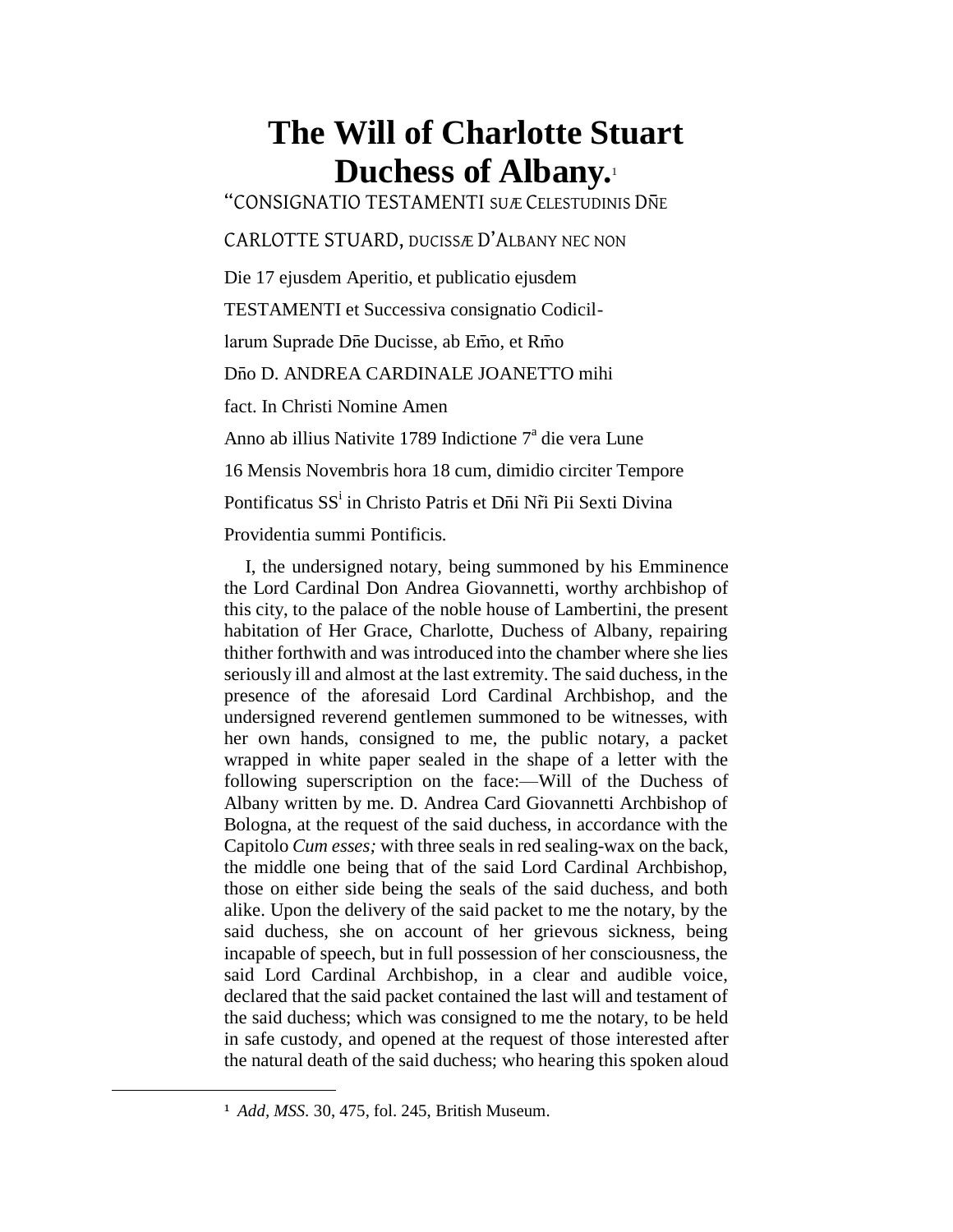by his Eminence the said Cardinal, and in answer to the question put by me, the notary, whether the packet did in truth contain her will, by repeated signs and nods, in sight of the undersigned witnesses, and in a feeble but sufficiently audible voice affirmed and asserted that such was the case. After which I, the said notary, taking the said packet, showed it to the said witnesses, calling upon them to bear witness of its consignment to me.

Loc $\left\{ \quad \right\}$  Sig

In Christi Nomine Amen etc...… (17 November 1789)

The fatal loss of her Grace, Charlotte, Duchess of Albany, by death having taken place at one o'clock this night as is affirmed and attested by those here present. His Eminence the Lord Cardinal, D. Andrea Giovannetti, most worthy archbishop of this city of Bologna, and the very Reverend Father Maestro Giuseppe Terzi, at present parish priest of the parish church of the defunct duchess. I the undersigned notary, having on the 16 of the current month received the consignment of her last will and testament in a packet wrapped in a sheet of white paper in the shape of a letter, with the following inscription on one side, *viz:—*

Will of the Duchess of Albany written by me D. Andrea, Cardinal Giovannetti, Archbishop of Bologna, at the request of the said duchess, in accordance with the Capitolo *Cum esses.* And on the other side three seals in red sealing-wax, the middle seal bearing the arms of his aforesaid Eminence the Archbishop, and those on either side the arms of the testatrix the said duchess, his Eminence, the Lord Cardinal Archbishop, made application to me, the undersigned notary, for the opening of the said will. Being therefore assembled in the chamber where the said duchess lies dead, in the presence of his Eminence the Lord Cardinal Archbishop, witness above-said, of me, the undersigned notary, the very reverend fathers Maestro Terzi, Augustiniæ of the Congregation of Lombardy dwelling in the convent of St Blaise, at present parish priest of the aforesaid Church, Father D'Ignazio Agostino Scandellari, religious of the Barnabite order, dwelling in the college of St Paul, public lecturer in sacred theology, and examiner to the Synod, both witnesses and present at the consignment made to me on the said 16 day of the current month, of the packet containing the last will of the said defunct Duchess of Albany. The packet consigned to me, the notary, being exhibited to the reverend fathers above said, in the presence of the said Lord Cardinal Archbishop, and the undersigned witnesses, and being by them closely examined, together with the three seals upon the same, they unanimously recognised and do recognise it to be the same packet consigned to me by the duchess, and further state and declare that the said packet has been faithfully kept and preserved by me, and thereupon before me the notary, both made oath upon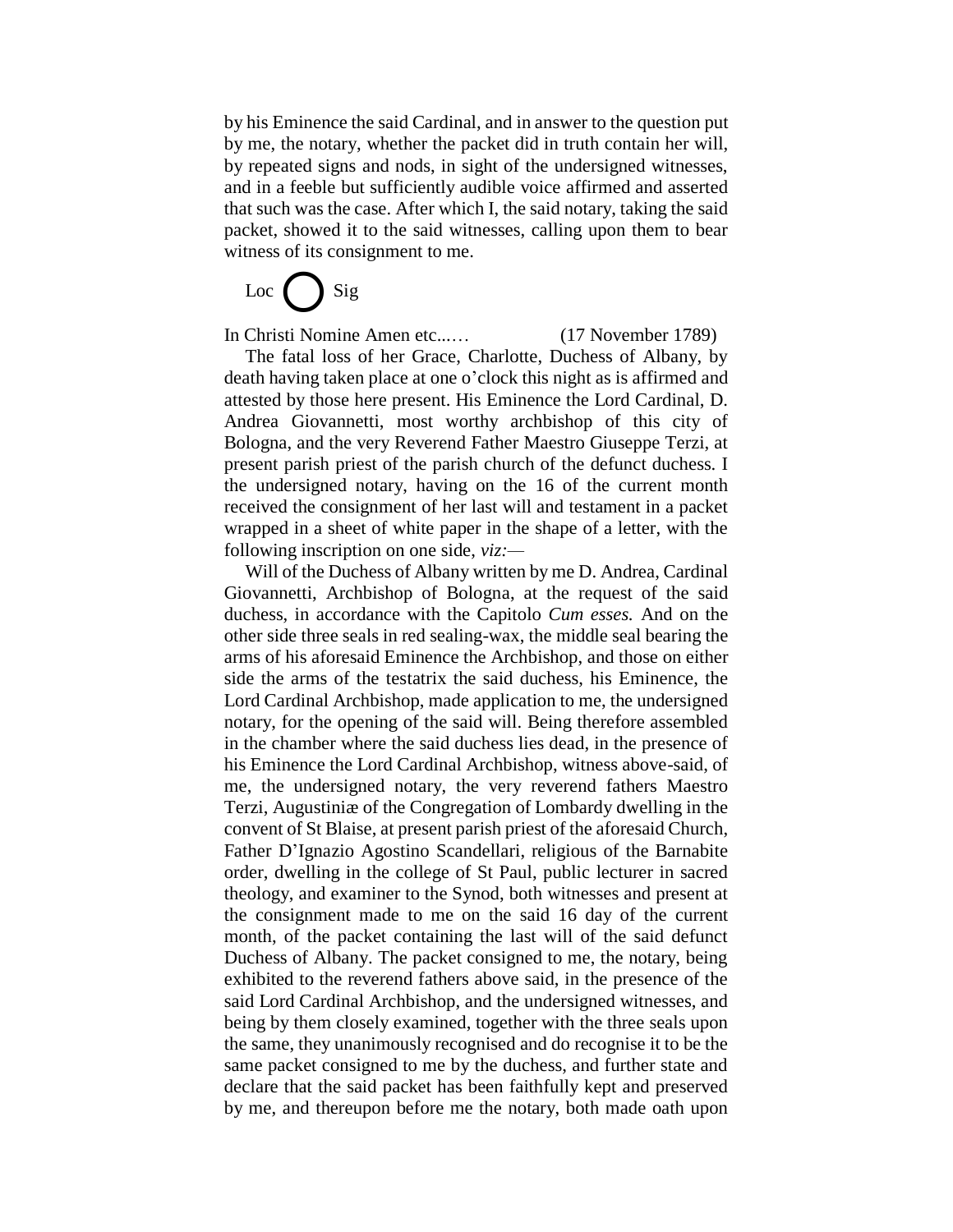the Holy Gospel, *tactis et more sacerdotalium omnium.* The said packet was then deposited by me the notary, in the hands of his said Eminence, who received it and opened it with a pair of scissors, and delivered it to me the undersigned notary and it was found to be all in the handwriting of his Eminence the Lord Cardinal Archbishop, which is well known to me and I read it aloud in a clear voice in the presence of the said archbishop and the under signed witnesses, and its purport is as follows *viz:—*

In the name of God Amen. This 14 day of November 1789 Her Grace the Duchess of Albany, Charlotte by name, being grievously sick of body, but of sound mind, and in full possession of her senses, thanks be to God, not wishing to leave this world without disposing of these goods of fortune of which she is possessed, after having received the Holy Viaticum and humbly commended her soul to God, her Creator and Redeemer, and again beseeching His pardon for all even to the least offence which she may have given Him during the whole course of her life, and trusting to His infinite mercy—

Declares in the first place that she desires to be buried without any pomp whatever, asking only such suffrages for her soul as may be decided upon by the Lord Cardinal Archbishop, whom she has requested to take down her will in writing, further recommending him not to allow her body after her death to be opened in anyway, and if possible that it may be kept aground for four days, not enclosed in a coffin. In the second place she desires to be buried in the parish church of St Blaise of Bologna, to the poor of which she leaves a hundred scudi to be distributed to them by the Curate of the said church. Coming to the legacies, or pensions, she requests her royal uncle, hereinafter constituting him her sole heir, to send to her lady mother in Paris an annual pension of fifteen thousand francs during the term of her natural life, and further, to allow her the power of disposing at her death of fifty thousand francs in favour of any of her necessitous relations.

She leaves to Mrs Norton an annuity of two thousand francs for the term of her natural life, also a gold enamelled box, and the English clock which her Grace uses daily, further requesting her royal uncle to provide for the lady more abundantly should this pension not suffice.

To Canon Cesarini, rector of Frascati, she leaves an annuity of a hundred scudi, for the term of his natural life, as a mark of her attachment, and more especially on account of the respectful and particular affection which he has for her royal uncle.

To the Count Monsignor Consalvi she leaves an enamelled box as a remembrance.

To the Abbate Waters, as a mark of her gratitude for his services to her royal father and herself, she leaves an annuity of a hundred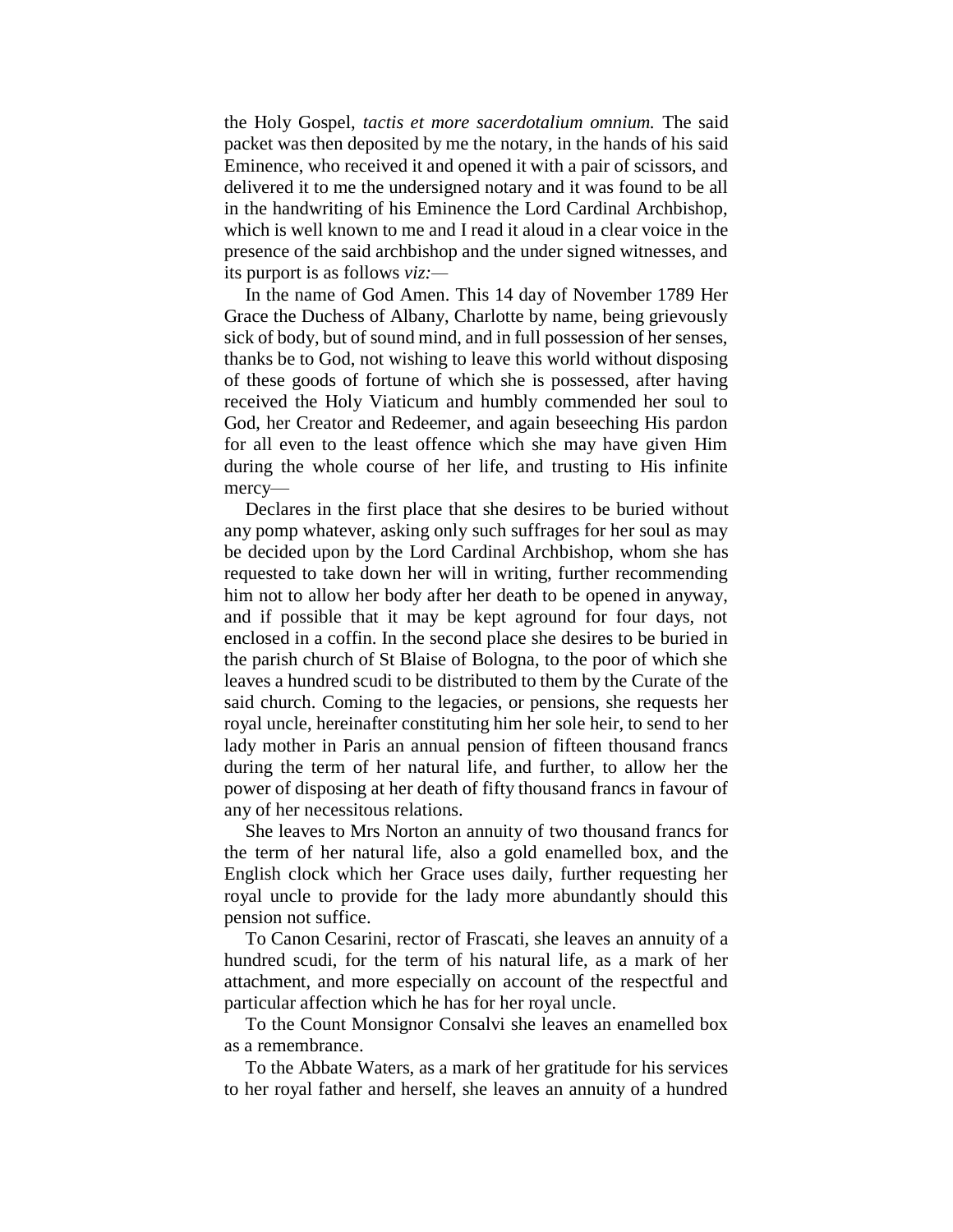scudi for the term of his natural life; further requesting him, if such be the pleasure of her royal uncle, to be her testamentary executor as hereinafter set down.

To the Abbate Count Castaldi she leaves a plain gold box as a remembrance, particularly requesting her uncle to be pleased to prefer him upon the first occasion he has of disposing of an ecclesiastical benefice.

To her two waiting-women she leaves all her wearing apparel, and an annuity of sixty scudi to each of them for the term of their natural life.

To Sig<sup>r</sup> Giacinto Bruni she leaves a sum of a hundred scudi in one payment, and two years salary. To each of her two serving men she leaves an annuity of forty-eight scudi at the rate of four scudi a month to each, for the term of their natural life, also a year's wages, and their mourning, which is to be made for them, as well as for all in her service, both men and women, appealing to the friendship of Abbate Waters to take upon himself, besides the other charges herein after stated, the task of providing mourning for those in her service. To the unliveried members of her household, that is the steward and chaplin, she leaves the pay, or wages, or salary of one year.

The rest of her household, including the Moor in livery, are warmly recommended by the duchess, the testatrix, to the great and constant charity of her royal uncle, and moreover she leaves to the said remnant of her household, including the Moor two years' wages. She leaves a hundred scudi to be distributed to the poor of her parish in Rome.

She appoints and constitutes his royal Eminence her uncle Cardinal Henry, called the Duke of York, universal heir of all her goods movable and immovable, titles, rights, and shares, in any place, country, province or Kingdom whatsoever, and especially and expressly of all the jewels, diamonds and orders belonging to the Crown.

It is her will that all the remaining jewels, coins (?), and plate of any sort whatsoever shall be sold, the proceeds of such sale to form a capital the interest of which shall be applied to the payment of the annuities, pensions or legacies abovesaid; and should the interest of the said capital formed as aforesaid by the sale of the said articles the personal property of the testatrix, not suffice, she earnestly entreats the goodness and great affection of her uncle and universal heir to pay all the said pension. As testamentary executor of this her last will, if it meets the consent and approval of her uncle, she appoints the Abbate Waters above-mentioned, upon whom she lays the charge of forming the said capital in the best way possible, besides the other charges which she flatters herself he will willingly undertake out of the friendship he has always shown to the said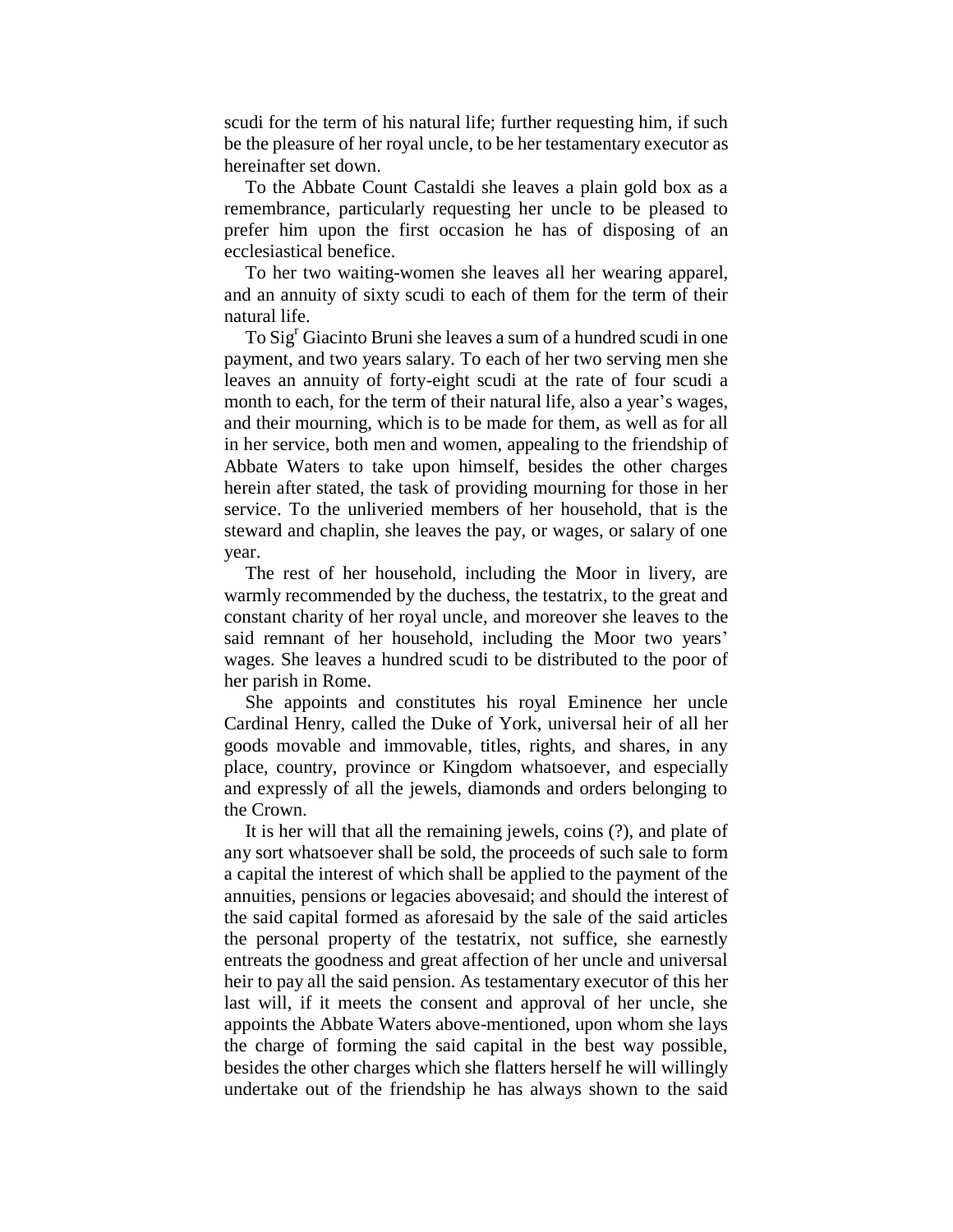duchess the testatrix; further requesting him to see that the doctors and surgeon be adequately remunerated, also that Father Scandellari, her confessor receives some recognition of the trouble given him during her illness.

She further wills and beseeches her royal uncle (whom she thanks with all her heart to the utmost of her power and ability for the singular affection he has always shown her), assuring him that she dies willingly, resigning herself with her whole soul to the will of her Creator and Redeemer, in whom she places all her hope of eternal salvation, that he will be pleased to accept her small library for his own at Frascati, with this condition however, that all those books which his royal grace, the Lord Cardinal her uncle, shall not think fitted for the said library shall be given and consigned to her said testamentary Executor, the Abbate Waters whom she requests to so arrange that the journey of all her household to Rome may be paid for. She further charges the said Abbate Waters to collect all the letters belonging to the royal house and family and to deliver them to her royal uncle. All her purely personal letters to be consigned to the flames by the said Abbate.

She declares this to be her last will, and any other disposition made by her at any other time notwithstanding this will alone to stand and be regarded. And should this said last will not be valid as such, she wills and declares it to be valid by virtue of the Codicil "in causa mortis" and in every better way possible. In faith whereof the said duchess has affixed her signature with her own hands in the presence of the undersigned witnesses called upon to witness the same.

## Charlotte, Duchess of Albany.

In Christi Nomine Amen etc:

After reading by me, the notary, of the will of her Grace, Charlotte defunct Duchess of Albany, his Eminence the Lord Cardinal D Andrea Giovannetti, worthy archbishop of this city, presented to me, the undersigned notary, half a sheet of paper signed by him and by the Rev F. F. Giuseppe Terzi and D. Ignazio Agostino Scandellari as witnesses to the said sheet, assuring me that this was an ulterior disposition of her last will, in the form of a codicil consigned to him, by the said duchess and the said document was received by me, the notary, and bears the following tenor, *viz***:—**17 November 1789 at the Ave Maria.

'The third waiting-woman, Carolina Bidusi by name, two pieces of velvet and one of linen, and the same annual pension as the other two, being very sorry for having forgotten her, and recommending her to H.R.H. A little clock to Mr d'Azincourt. A small present to Monsignor Erskine and one to the Cavaliere de Bernis. So it is D. A. Cardinal Giovannetti archbishop, I Fra Giuseppe Terzi parish priest of St Blaise, were present as witness to the above written codicil. ID.